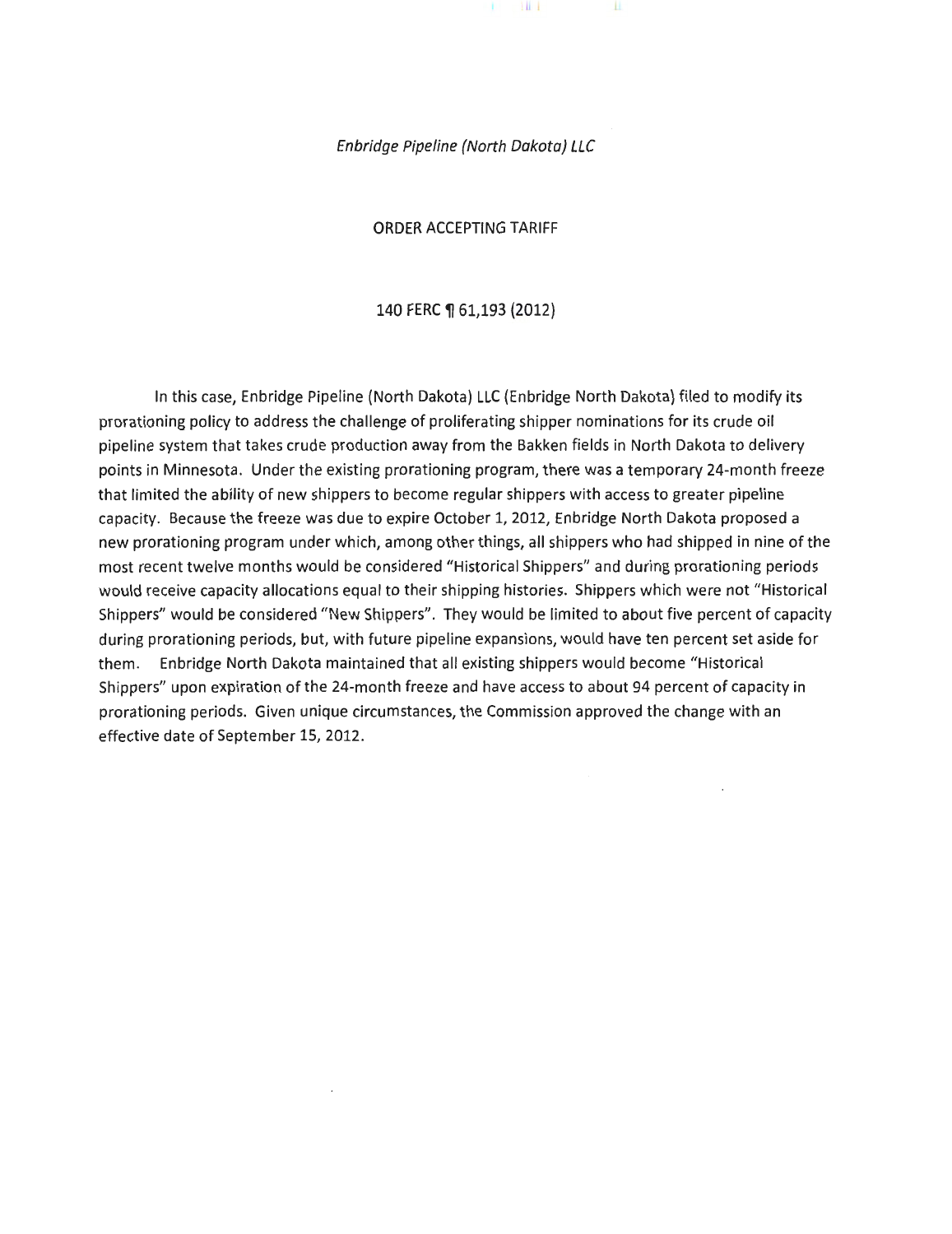# 140 FERC ¶ 61,193 UNITED STATES OF AMERICA FEDERAL ENERGY REGULATORY COMMISSION.

Before Commissioners: Jon Wellinghoff, Chairman; Philip D. Moeller, John R. Norris, Cheryl A. LaFleur, and Tony T. Clark.

Enbridge Pipeline (North Dakota) LLC Docket No. IS12-548-000

# ORDER ACCEPTING TARIFF

(Issued September 14, 2012)

1. This order accepts effective September 15, 2012, Enbridge Pipelines (North Dakota) LLC's (Enbridge North Dakota) FERC Tariff No. 71.13.0, filed on August 15, 2012, which modifies Enbridge North Dakota's prorationing policy. The modifications are in Item 40 (Tenders and Quantities Accepted), Item 70 (Proration of Pipeline Capacity), Item 75 (Lottery Process) and related definitions in Item 10 (Definitions).

## **Background**

2. The Enbridge North Dakota system is a 330 mile crude oil gathering and 620 mile interstate transportation system that gathers and transports crude oil from points in North Dakota and Montana for delivery at various points in North Dakota and Clearbrook, Minnesota. Due to a substantial regional increase in crude production, prorationing has occurred continuously on the Enbridge North Dakota system since February 2006. At that time, the maximum system capacity was 80,000 barrels per day (bpd). Enbridge North Dakota has increased its capacity and as of July 2012 pipeline capacity to Clearbrook, Minnesota was 210,000 bpd. Enbridge North Dakota states that despite the increases in capacity the system is vastly ovemominated, with shippers requesting over 45 million bpd each month (which equates to more than 200 times the capacity of the line to Clearbrook, Minnesota).

3. Enbridge North Dakota states that due to significant and prolonged apportionment on the system and subsequent shipper proliferation, it modified its rules and regulations on seven separate occasions in an effort to ensure that both Regular and New Shippers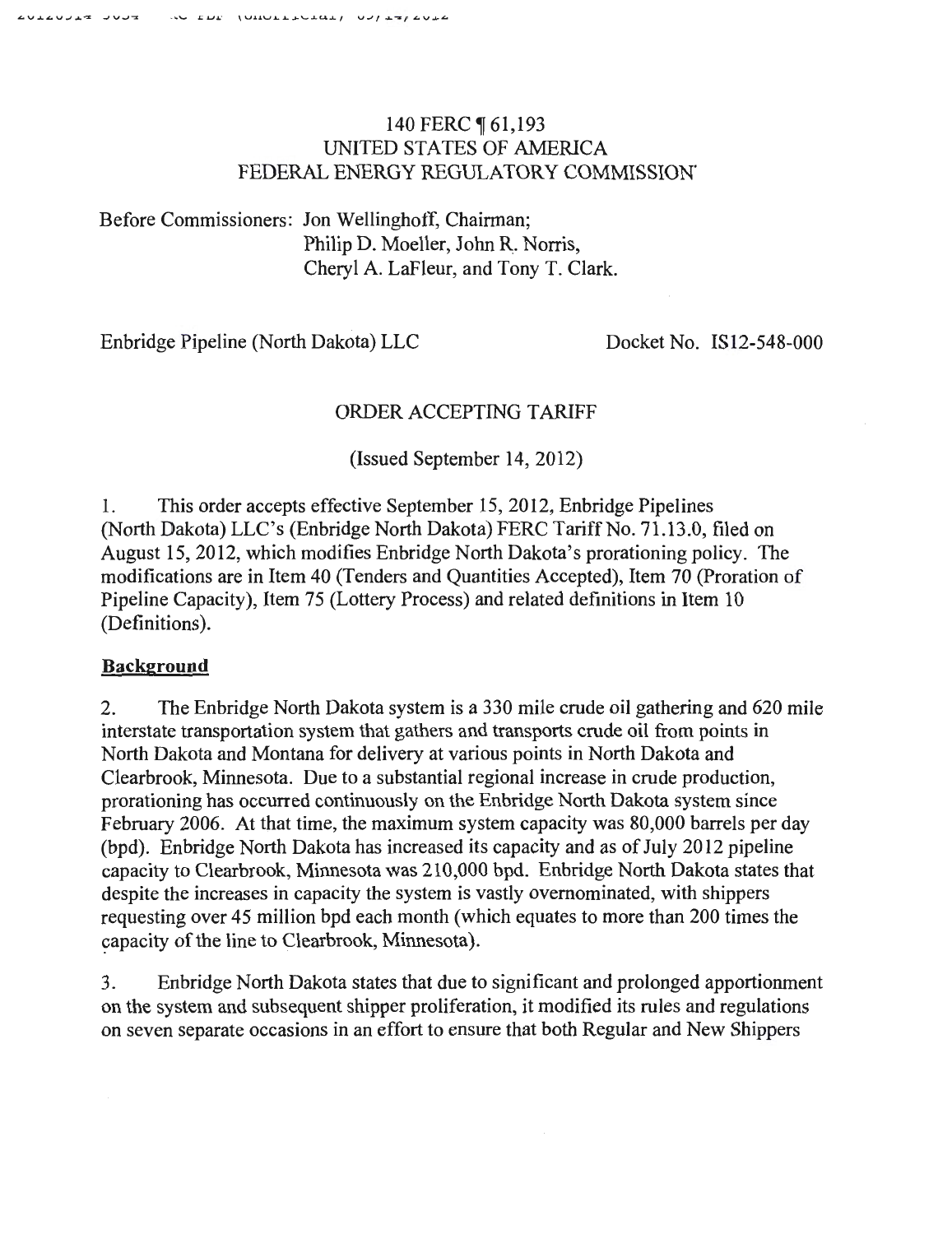Docket No. IS  $12-548-000$  - 2 -

are allocated capacity equitably and fairly.<sup>1</sup> Enbridge North Dakota states that as of October 2010, the number of approved shippers on the system increased from 10 in 2006 to 180 in 2010. On October 1, 2010, FERC Tariff No. 71.1.0 became effective as a temporary emergency measure to discourage· shipper proliferation and mitigate the erosion of shipper allocations on the system? The tariff implemented a twenty-four month freeze on New Shippers' ability to earn Regular Shipper status, until a permanent solution could be found to balance the rights of Regular and New Shippers. For the duration of this interim freeze, New Shippers continued to have access to the pipeline but were limited to 10 percent of pipeline capacity and could never become Regular Shippers. Enbridge North Dakota states that while the freeze was successful in preventing the erosion of Regular Shipper allocations (and in fact may have increased Regular Shipper allocations to the extent some of the expanding pool of New Shippers are affiliated with Regular Shippers), it only marginally slowed the growth of New Shippers. Enbridge North Dakota states that the number of approved shippers went from 180 in October 2010 to 256 in July 2012.

## **Enbridge North Dakota's Proposed Tariff**

4. Enbridge North Dakota states that the temporary freeze implemented in PERC Tariff71.1.0 will expire on October 1, 2012. Enbridge North Dakota indicates that under the current tariff 104 New Shippers that have met the requirement to ship for 9 of the previous 12 months would graduate into the Regular Shipper class upon expiration of the freeze. Enbridge North Dakota notes at that time the combined history of the existing Regular Shippers and the shippers newly attaining Regular Shipper status would exceed the 90 percent of capacity available to Regular Shippers and, therefore, would result in proration of the allocations of all the Regular Shippers. Enbridge North Dakota states that in the case of the 104 newly graduated Regular Shippers, use of the current tariff would bring such shippers' individual allocations below the minimum batch size of the system and result in each of the newly graduated Regular Shippers receiving a zero barrel allocation for the month, with that space then being re-allocated back to the existing Regular Shippers. Based on shipper meetings between November 2011 and July 2012, as well as one-on-one meetings with various shippers, Enbridge North Dakota proposes a number of modifications to its tariff to take effect upon expiration of the freeze.

<sup>1</sup> Regular Shippers were those shippers who established and maintained a sufficient shipping history over a twelve month rolling period on the pipeline to be eligible for a portion of 90 percent of the pipeline capacity in the event of prorationing. New Shippers are those who are not Regular Shippers and are eligible for a portion of 10 percent of the pipeline capacity in the event of proratiioning.

<sup>2</sup> Enbridge Pipelines (North Dakota) LLC, 132 FERC ¶ 61,274 (2010).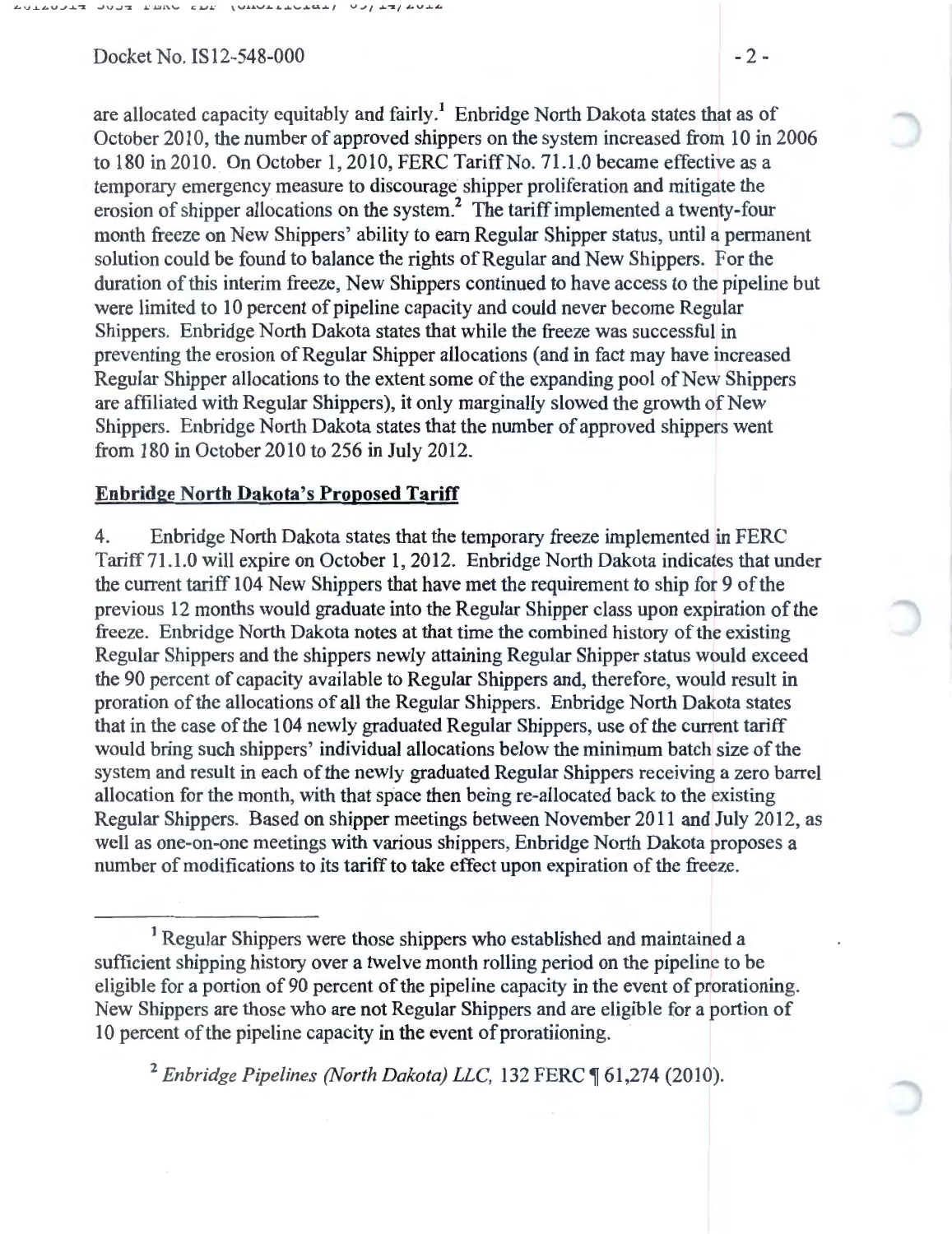# $Docket No. IS12-548-000$  - 3 -

5. Under Enbridge North Dakota's proposal, all shippers who have shipped in 9 of the most recent 12 months will be considered "Historical" Shippers rather than "Regular" Shippers and during periods of apportionment will be allocated capacity equal to their histories. Enbridge North Dakota states that adding up the combined histories of all current shippers on the system who have achieved this status, including those shippers who are currently frozen out of the regular shipper pool but would graduate to become Historical Shippers upon expiration of the freeze, totals approximately 94 percent of pipeline capacity today and results in no Historical Shipper being allocated less than a batch size.

6. Any shippers who do not qualifY as Historical Shippers because they have not shipped for nine of the previous twelve months will be considered New Shippers who will be allocated no more than a minimum batch, *i.e.,* 168 bpd.

7. The definition of Affiliate now includes Shippers affiliated by and through intermediaries. As of October 2012, no affiliate of a Historical Shipper will be permitted to be a New Shipper.

8. If there are more New Shippers than there are minimum batches available, a lottery will be held to allocate the available capacity among the New Shippers. New Shippers will be allocated the percentage of space on the pipeline not utilized by Historical Shippers. In October 2012, it is estimated that Historical Shippers will require 94 percent of pipeline capacity, leaving 6 percent or approximately 75 minimum batches for New Shippers. To allow for growth in the Historical Shipper pool while also ensuring that New Shippers will always have access to capacity on the system, the eligible capacity available to Historical Shippers will be capped at 95 percent of total capacity. New Shippers thus will be able to graduate to become Historical Shippers until the capacity available to Historical Shippers reaches 95 percent. In addition, Enbridge North Dakota commits that any future expansions of capacity to Clearbrook, Minnesota will first benefit New Shippers until such time as the space reserved for New Shippers reaches at least 10 percent of the available capacity from Minot, North Dakota to Clearbrook, Minnesota.

9. No shipper will be allowed to roll into the Historical Shipper pool if doing so results in any Historical Shipper being allocated less than a minimum batch size.

10. A Historical Shipper cannot increase its historical percentage through an acquisition, merger or other combination with a New Shipper. The prohibition does not prevent two Historical Shippers from combining their historical percentages through acquisition, merger, consolidation, assignment or combination or series of transactions

<sup>&</sup>lt;sup>3</sup> A minimum batch size is 168 bpd.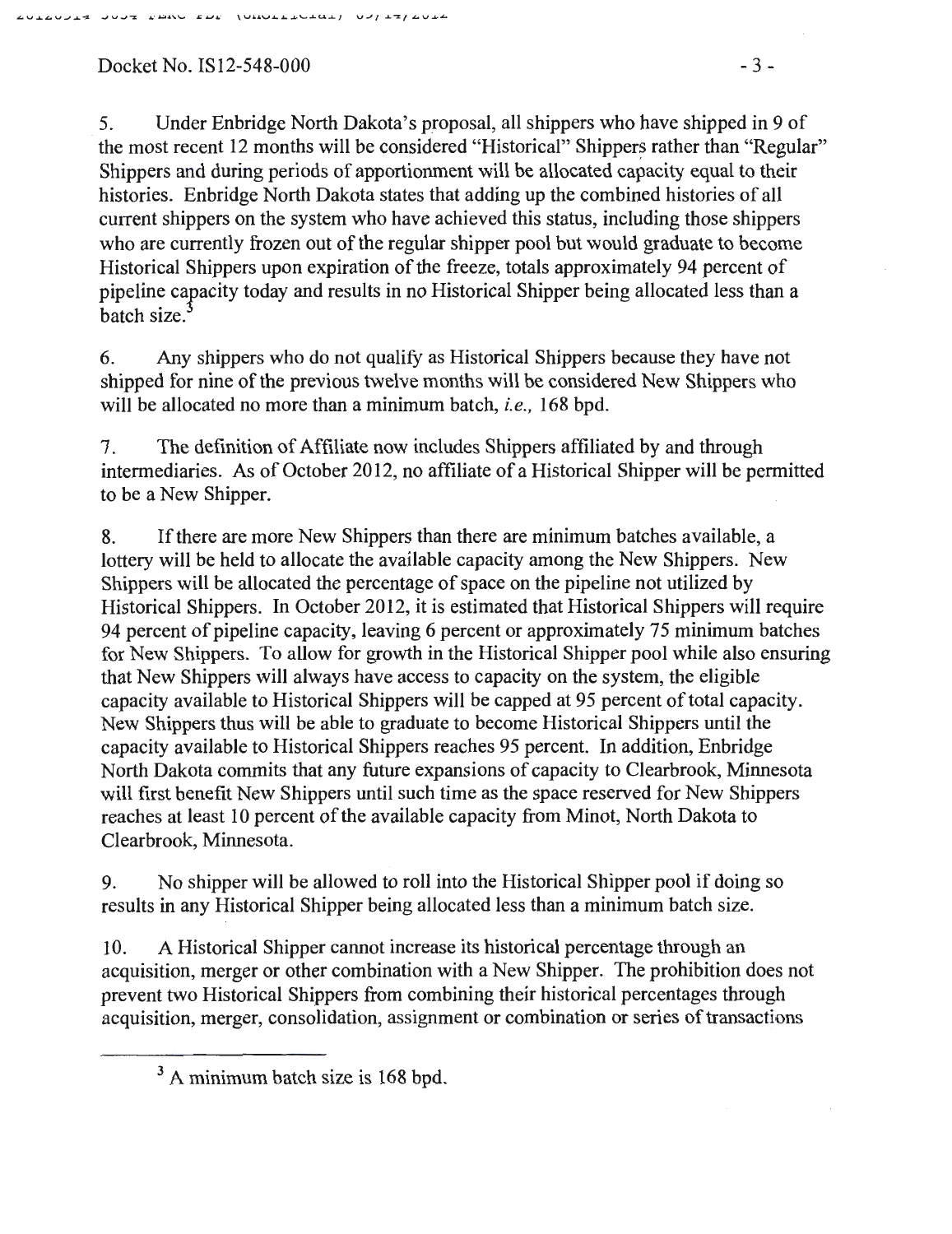$Docket No. IS12-548-000$   $-4-$ 

with one another, nor does it prevent any party (including a New Shipper) from retaining the historical percentage of a Historical Shipper acquired by such party, provided that the historical percentage cannot be increased by such acquisition.

11. Both the monthly minimum tender amount and a shipper's history, or average monthly volume, are being converted to their equivalent percentage of capacity to provide sufficient flexibility in situations where system capacity fluctuates, so that no shippers will be excluded from receiving an allocation solely because they were prorated below the minimum tender volume. The proposed tariff thus converts the minimum tender volume on the system of 168 bpd to a percentage (0.08 percent) of available capacity to Clearbrook.

12. Enbridge North Dakota asserts that the proposed tariff provides relief for all New Shippers who have been frozen in the New Shipper class during the 24 month shipper freeze but have developed sufficient history on the pipeline to have qualified as a Regular Shipper in the absence of the freeze. Enbridge North Dakota submits that the unique circumstances of the pipeline justify a change to reserving less than 10 percent of capacity for New Shippers with the understanding that any future expansions of capacity to Clearbrook, Minnesota would solely benefit New Shippers until such time as their access to space totals at least 10 percent of the total available capacity to Clearbrook. Enbridge North Dakota contends that the proposed changes prevent Historical Shippers from being squeezed off the system by graduating New Shippers and also prevents a system where shippers with larger histories slowly gain capacity and history to the detriment of smaller shippers.

### Interventions and Protests

13. An intervention and protest was filed by Plains Marketing, L.P. (Plains Marketing), currently a Regular Shipper on Enbridge North Dakota. Plains Marketing asserts that Enbridge North Dakota's proposed tariff is unjust and unreasonable. Plains Marketing requests that the tariff be rejected and that the Commission order Enbridge North Dakota to adopt tariff language extending the freeze on New Shippers attaining Regular Shipper Statues for another year. In the alternative, Plains Marketing requests that the tariff be suspended for seven months and set for technical conference. Plains Marketing argues that at meetings with Enbridge North Dakota a majority of shippers took the position that the freeze should be extended by one year until October 1, 2013, to allow certain relief valves in the form of rail and other pipeline transportation alternatives to come on line. Plains Marketing contends that the allocation procedure goes to great lengths to permanently guarantee that each graduating New Shipper would be allocated at least the minimum batch size even though in the process Classic Regular Shippers would be permanently deprived of capacity that, under the existing proration rules, would have been allocated to them. Plains Marketing submits that at the same time, the only remaining unoccupied capacity on the pipeline would be awarded to new New Shippers.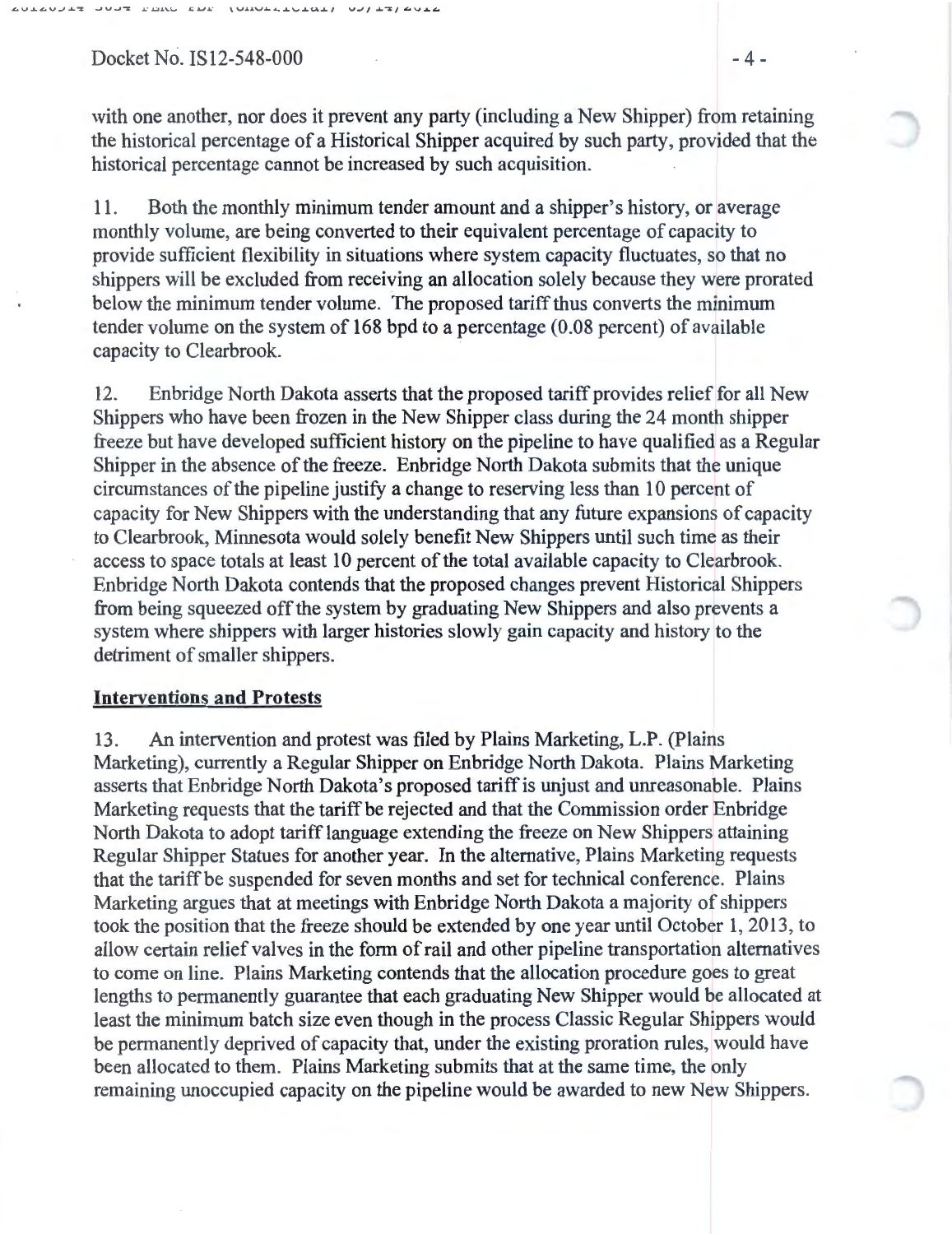Docket No.  $IS12-548-000$  - 5 -

Plains Marketing contends that the arrangement, which appears to be exclusively aimed at accommodating New Shippers is unjust and unreasonable.

14. Plains Marketing asserts that the proposed allocation procedure would result in the creation of an unprecedented number of small volume shippers shipping the minimum tender volume of 168 bpd. Plains Marketing contends that when prorationing disappears, most small volume shippers will disappear with it. Plains Marketing is concerned that the proliferation of small volume shippers, who may lack a long-term commitment to support the pipeline, could negatively affect the viability of the pipeline by undermining the stability of the customer base. Plains Marketing also protests the affiliate restrictions proposed by Enbridge North Dakota preventing a Historical Shipper from acquiring the history of a New Shipper. While Plains Marketing recognizes that acquisition of a New Shipper history by a Historical Shipper would increase its allocation and reduce the allocation of other Historical Shippers, it asserts that Historical Shippers could protect their historical positions by engaging in the same type of acquisition and merger transactions.

15. Double B Energy filed a letter requesting clarification of how a New Shipper would become a Historical Shipper but did not intervene in the proceeding. In a footnote in its answer to Plains Marketing, Enbridge North Dakota addressed Double B Energy's issue and confirmed its intent that New Shippers who meet the requirement to ship for 9 out of the previous 12 months will be accorded Historical Shipper status and, subject to space availability, will be assigned a Minimum Tender Volume, regardless of whether the New Shipper's 12 month average is less than the Minimum Tender Volume.

# **Enbridge North Dakota's Answer**

16. On September 4, 2012, pursuant to section 343.3(b) of the Commission's regulations, Enbridge North Dakota filed its response to the protest of Plains Marketing. Enbridge North Dakota states that the pre-existing tariff provides that the freeze on New Shippers becoming Regular Shipper expires as of October **1,** 2012, and it has not proposed to change that provision. Therefore, Enbridge North Dakota submits that the timing of the expiration of the freeze is not an issue before the Commission. Enbridge North Dakota states that the freeze was always intended as a temporary measure only, until a permanent solution was established. Enbridge North Dakota argues that while extending the freeze would be beneficial for existing Regular Shippers such as Plains Marketing, it would not be equitable to the New Shippers who would have become Regular Shippers during the prior two years if the freeze had not existed. Enbridge North Dakota submits that if future rail and pipeline alternatives result in eliminating apportionment on the Enbridge North Dakota system between Minot, North Dakota and Clearbrook, Minnesota, a balancing of Regular and New Shipper interests would be unnecessary because all shippers could then be accommodated. However, Enbridge North Dakota asserts that if those alternatives do not eliminate apportionment on the Minot to Clearbrook segment, Enbridge North Dakota needs a lasting solution and not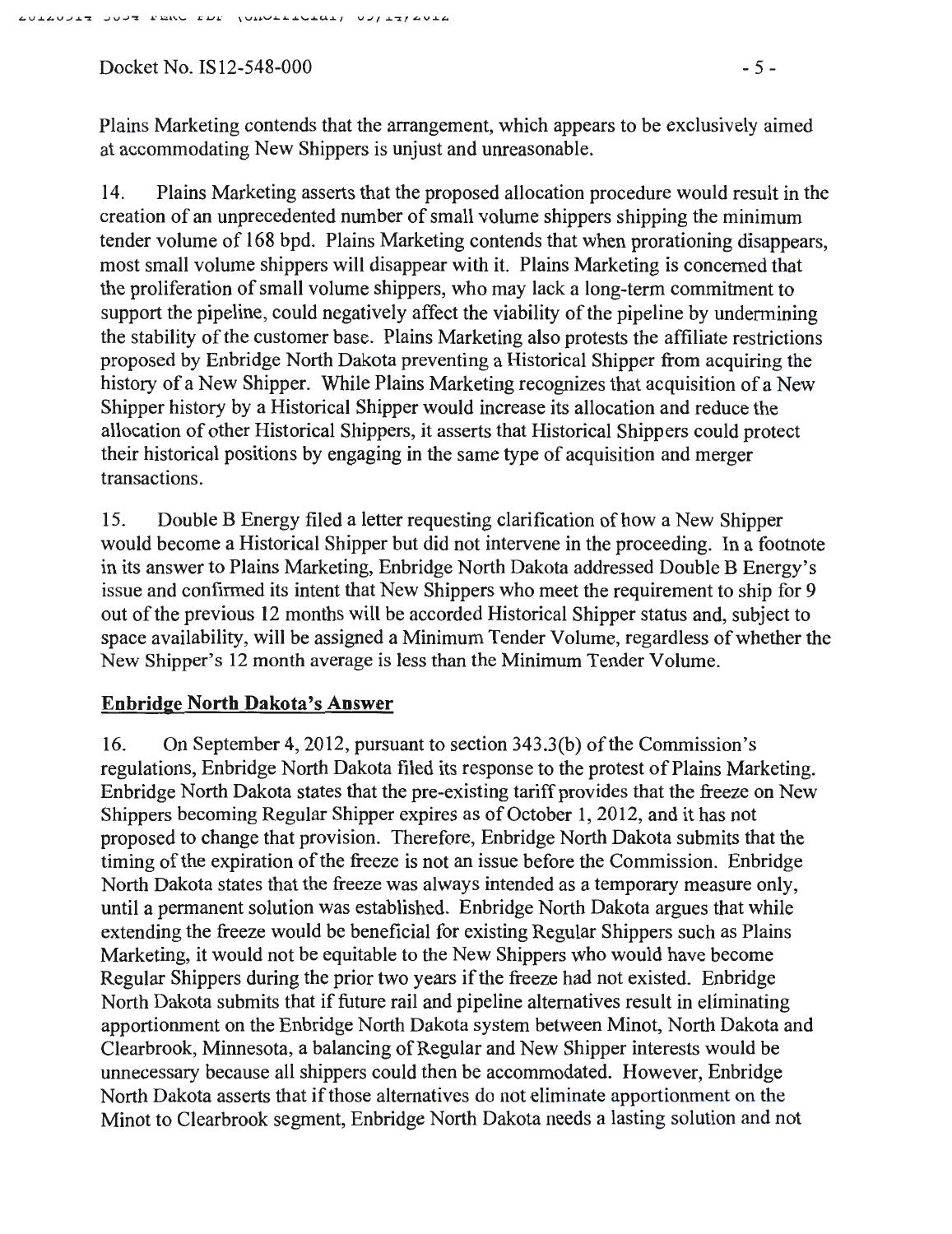$Docket No. IS12-548-000$  - 6 -

one that is simply an extension of a freeze on New Shippers' ability to graduate to Historical Shipper status.

17. Enbridge North Dakota notes that of the 255 shippers on the system, only one has protested the tariff. Enbridge North Dakota submits that this remarkable degree of consensus reinforces the reasonableness of its proposal and confirms that neither rejection nor suspension of the tariff is warranted. Enbridge North Dakota states the fact that numerous shipper meetings have already been held on this topic demonstrates why a technical conference likely would not be useful in this case.

18. Enbridge North Dakota contends that the proposed apportionment procedure is a reasonable trade-off for ensuring that New Shippers again can achieve historical status after being prevented from doing so during the 24-month freeze. Enbridge North Dakota submits that Plains Marketing's protest essentially seeks preferential treatment for Regular Shippers at the expense of Graduating New Shippers and future New Shippers. Enbridge North Dakota asserts that the fact that shippers cannot move all the volumes they wish does not violate the common carrier obligation, which requires that a carrier provide transportation service "upon reasonable request.4 Enbridge North Dakota states that the Commission has recognized that a prorationing policy may not satisfy all competing interests.<sup>5</sup>

19. Enbridge North Dakota submits that the proposed affiliate restrictions are a reasonable way to prevent manipulation of the prorationing process. Enbridge North Dakota states it designed the proposed affiliate restrictions to balance the competing interests of Historical and New Shippers, while preventing "gaming" of Enbridge North Dakota's system through the proliferation and acquisition by Historical Shippers of New Shippers. Enbridge North Dakota states that the proposed affiliate restrictions were explicitly designed to allow additional New Shippers to enter the Historical Shipper pool until Historical capacity reaches 95 percent and to continue to allow New Shippers to graduate to Historical Shipper status as Historical Shippers leave. Contrary to Plains Marketing's claims, Enbridge North Dakota believes the acquisition restriction serves this purpose by treating shipping history as a fact rather than a commodity. Enbridge North Dakota submits that the acquisition restriction removes an incentive for Regular Shippers to game the system by gaining an advantage in relation to other Historical Shippers through acquisition of New Shippers and, correspondingly, blocking entry of bona fide New Shippers. Enbridge North Dakota believes this supports adoption of the proposed affiliate restrictions. Finally, Enbridge North Dakota asserts that the Commission approved similar affiliate restrictions in *Platte* for the purposes of

<sup>5</sup>*!d.* p 42.

<sup>&</sup>lt;sup>4</sup> Citing *Platte Pipe Line Co.*, 117 FERC ¶ 61,296, at P 46 (2006) (*Platte*).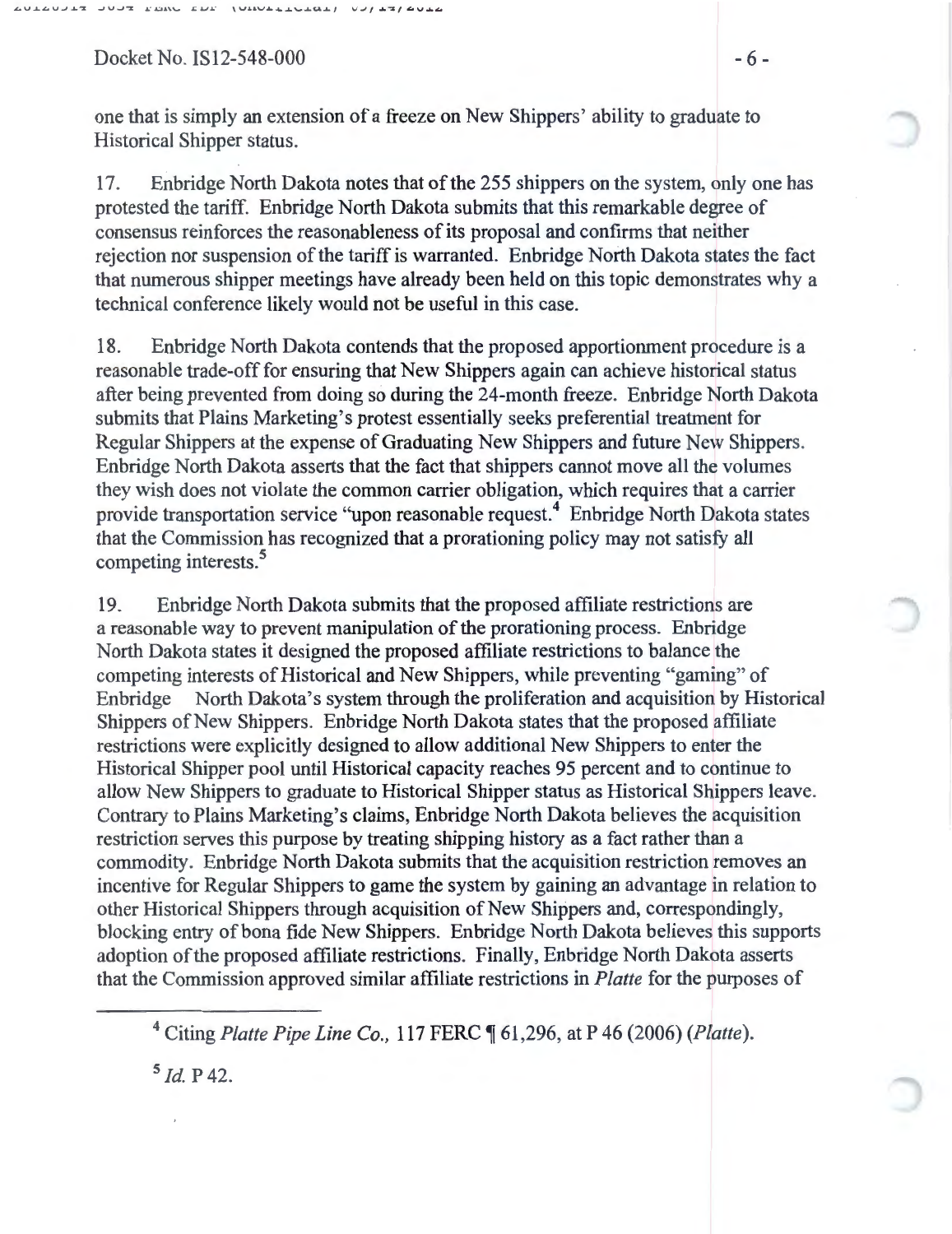AULAUJET JUJE E AN EDE (UNULLEULAL) UJ/ET/AULA

Docket No. IS12-548-000 - 7 -

allowing New Shippers to become Historical Shippers and limiting the ability of shippers to game the system through the use of affiliates.<sup>6</sup>

## **Discussion**

20. For over six years, due to increased regional crude production coupled with a lack of pipeline and other transportation infrastructure in the area, competitive pressure was placed on the Enbridge North Dakota system in the form of ovemomination of the available capacity resulting in continuous prorationing. This problem was exacerbated by the proliferation of new shippers on the pipeline seeking a portion of the valuable capacity, and existing shippers trying to maintain or expand their allocations through the creation of new affiliated shippers. In 2010, Enbridge North Dakota was permitted to institute an extraordinary two-year temporary freeze on the creation of additional Regular Shippers, while allowing existing New Shippers continued access to 10 percent of the pipeline capacity, but barring their entry into the Regular Shipper class. The temporary freeze expires October 1, 2012, pursuant to the terms of the tariff. Enbridge North Dakota has filed the instant proposal after extensive consultations with all of its shippers in an attempt to devise a more lasting solution to the serious system apportionment issues that balances the interests of both Historical and New Shippers.

21. The Commission has reviewed Enbridge North Dakota's proposed tariff including the provisions on Historical and New Shipper classes, the 5 percent capacity reservation for New Shippers (with an ultimate reservation of 10 percent of capacity after further expansions), the apportionment procedures that ensure that Historical Shippers are not squeezed off the system, affiliate restrictions, and the conversion of the minimum batch size to a percentage of capacity. Notwithstanding the lone protest filed by Plains Marketing, the Commission finds that the proposed tariff is just and reasonable. The proposal is based on broad shipper input and is not opposed by any of the shippers on Enbridge North Dakota's system except Plains Marketing. The proposal appropriately balances the interests of Historical and New Shippers and eliminates incentives of shippers to create new affiliated shippers as a means of increasing their allocations of capacity. The continuation of the extraordinary freeze measure would be unjust to New Shippers who have already been barred for two years from becoming Regular Shippers, and could further aggravate the issues on the system in the event that the current ovemomination and apportionment issues continue.

22. While the Commission recognizes that 10 percent of Enbridge North Dakota's capacity has historically been set aside for New Shippers, the Commission finds that the proposed 5 percent capacity reservation for New Shippers is reasonable given the unique circumstances on Enbridge North Dakota's system. Moreover, Enbridge North Dakota

 $6$  117 FERC  $\P$  61,296, at P 15 and P 46 (2006).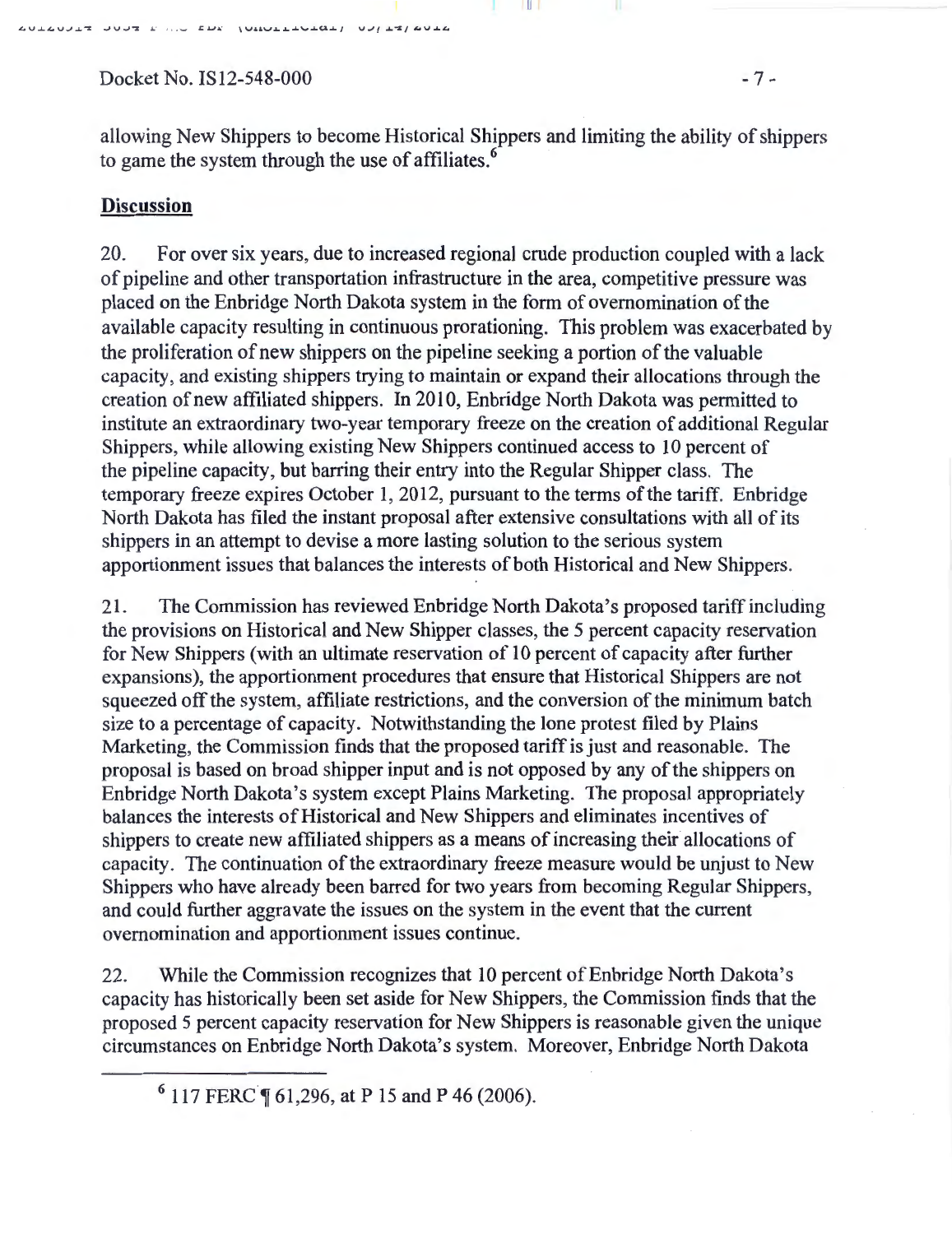$Docket No. IS12-548-000$   $-8-$ 

has committed that any capacity in future expansions to Clearbrook, Minnesota would be used to support capacity allocations to New Shippers until they have access to 10 percent of the total capacity.

23. Given the difficult prorationing issues faced by the Enbridge North Dakota system, we believe that Enbridge North Dakota and its shippers have reached a fair and equitable accommodation. We commend Enbridge North Dakota for working with its shippers to develop this proposal.

The Commission orders:

FERC Tariff No. 71.13.0 is accepted to become effective September 15, 2012.

By the Commission. Commissioner Clark is concurring with a separate statement attached.

(SEAL)

Nathaniel J. Davis, Sr., Deputy Secretary.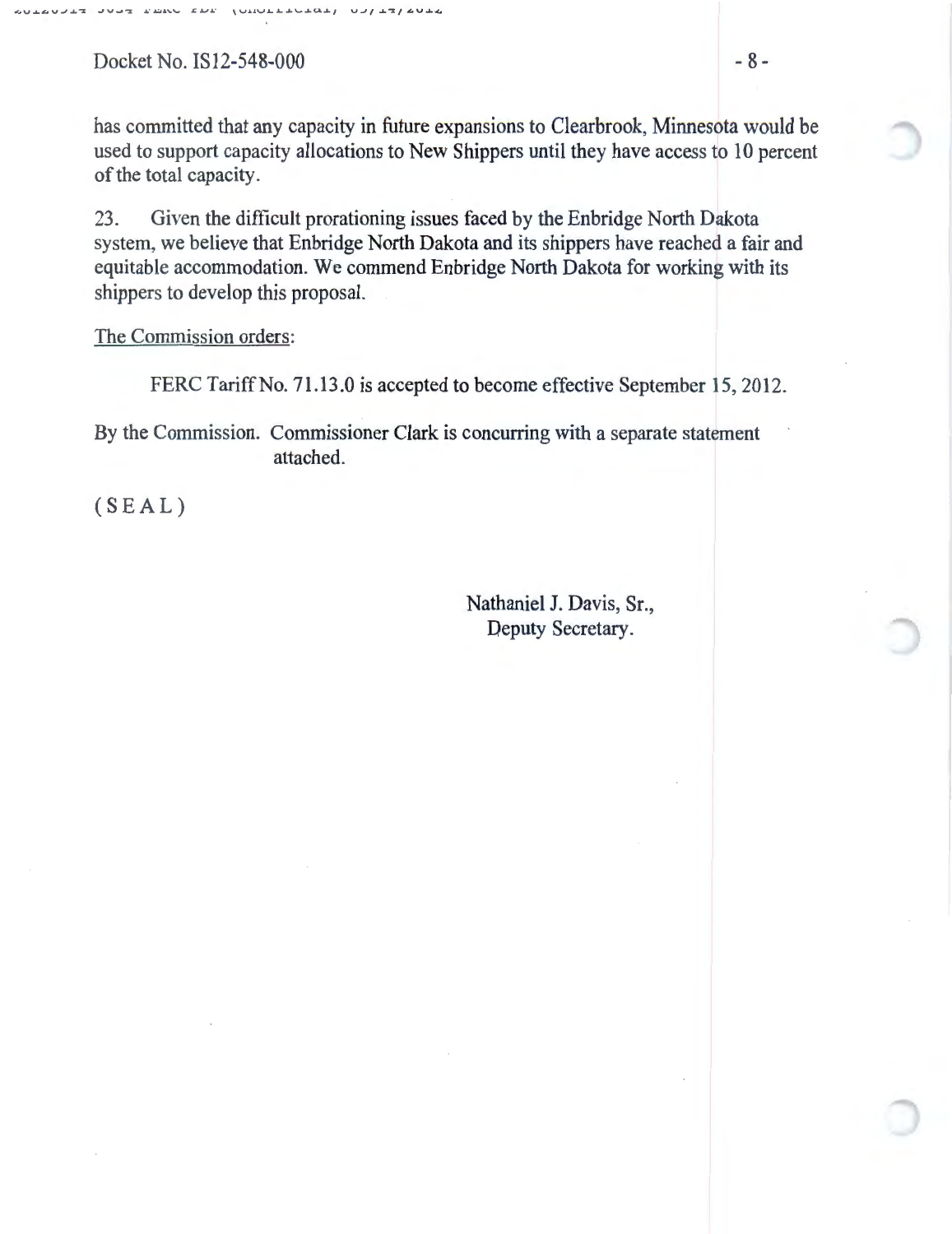### UNITED STATES OF AMERICA FEDERAL ENERGY REGULATORY COMMISSION

Enbridge Pipelines (North Dakota) LLC Docket No. IS12-548-000

(Issued September 14, 2012)

CLARK, Commissioner, *concurring:* 

This order speaks to the extraordinary opportunities and challenges presented by the shale oil revolution taking place in North Dakota and elsewhere. The long-term solution to these challenges is more pipeline infrastructure as a means to transport oil to market. While prorationing is not an ideal situation, it is necessary until adequate capacity can be brought on-line. I commend Enbridge, its shippers, and the Commission staff for working together to facilitate an agreement that the Commission can support. I also encourage all stakeholders to engage the Commission in an ongoing discussion of how to best facilitate needed takeaway capacity. This is an issue that is of utmost importance, not only to the regions directly affected by oil development, but also to American energy security.

Accordingly, I respectfully concur,

Tony Clark Commissioner